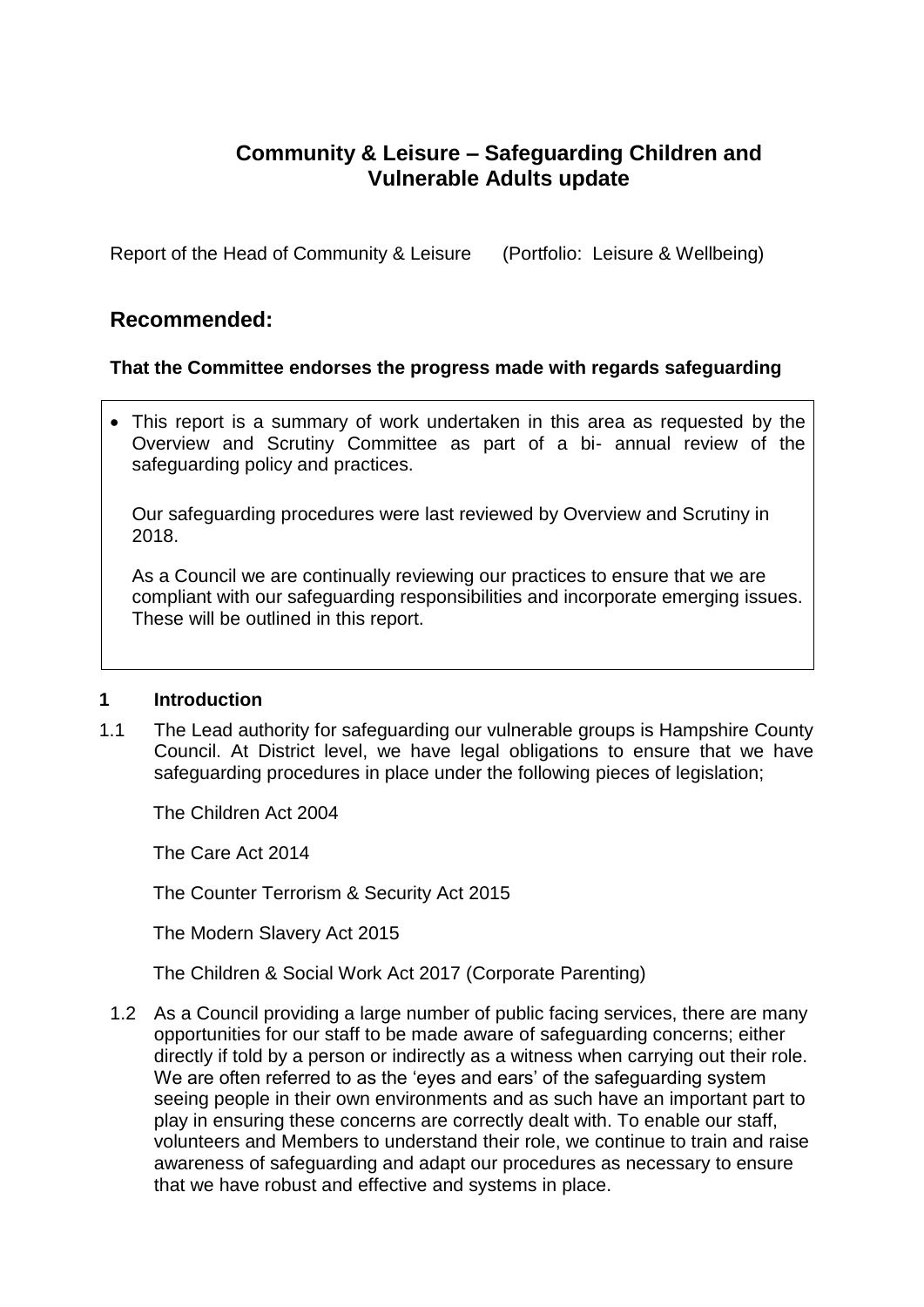The TVBC Safeguarding Lead chairs the Hampshire District Safeguarding Lead Officers group and also represents district councils on the Hampshire Safeguarding Children Partnership - Workforce Development Group which identifies training and competencies across the whole wider childrens workforce.

1.3 The Safeguarding Children and Vulnerable Adults Policy (2018 update) along with staff and Member training has ensured the Council remains compliant with the above duties. The next review of the TVBC Safeguarding Policy will take place in September 2020.

# **2 Background**

#### 2.1 Safeguarding Training

- 2.2 Training continues to be a pivotal part of our safeguarding provision. All staff will receive face to face safeguarding training at either induction level or, if their role brings them into contact with vulnerable groups, at a more detailed level. For these Level 2 courses we co-train with Eastleigh BC and Winchester CC meaning that we can deliver the sessions more frequently and share the workload. By ensuring that all staff receive training, and especially those on the front line such as the Environmental Services team, Pest Control Officers, Civil Enforcement Officers, we can ensure that they know how to respond if they encounter a concern and have the confidence to act upon this.
- 2.3 An e-learning refresher course has been implemented, however the roll out was not hugely successful as it was on our old platform which had some technical issues. A new course for the Learning Zone is in its final stages of drafting and will available be for all staff who have already taken the safeguarding training. This will form part of a three year programme of HR-managed refresher training.
- 2.4 As part of the Member Induction programme safeguarding training was offered to all TVBC Members in 2019.
- 2.5 Training courses offered by both HSCP and HASB have been promoted to relevant staff by the Safeguarding Service Contacts to increase their awareness. Most of these courses are free for councils to access.
- 2.6 TVBC have hosted a number of Hampshire Safeguarding Children Partnership (HSCP) and Hampshire Safeguarding Adult Board (HSAB) training sessions at Beech Hurst. Feedback from the Section 11 Audit in general across all organisations was that people often did not attend courses due to the travel time and location. By hosting courses at our offices, we have increased the number of TVBC staff from all services who have attended. These courses have included: Whole Family Approach Training, Learning Lessons from Serious Case Reviews, Multi-Agency Safeguarding Hub (MASH) workshops and Managing Suicidal Conversations.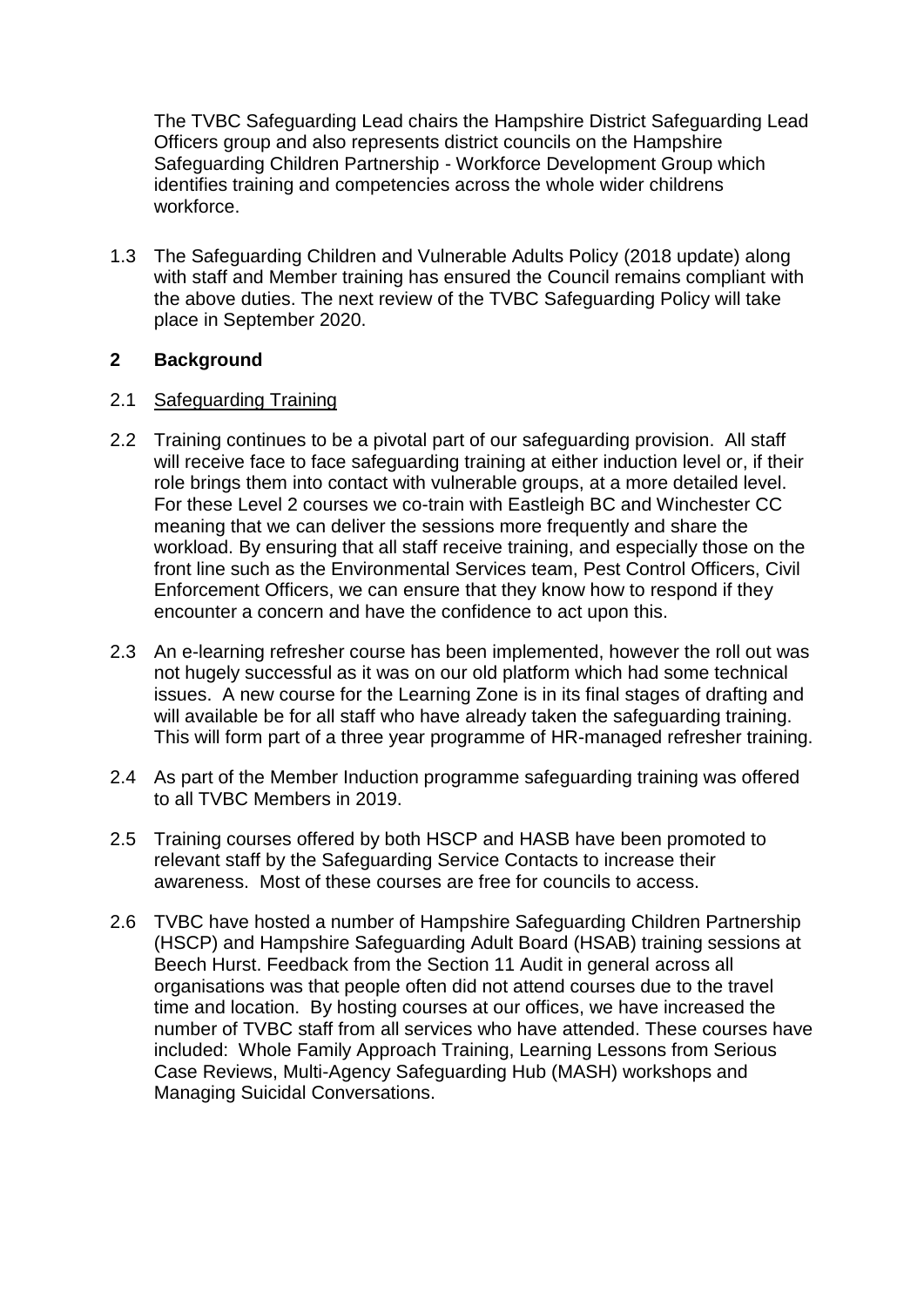# 2.7 Section 11 Audit

- 2.8 Every two years as a statutory partner of HSCP, the Council is required to complete a Section 11 Audit as a self-assessment tool to indicate levels of compliance with regards our safeguarding duties. This provides a beneficial check on current provision and also helps indicate areas of improvement.
- 2.9 The HSCP have altered their approach to the Section 11 Audit, we now complete a full Audit every two years and an interim audit in between to monitor progress. Our last full audit was carried out in 2018. As well as the self-assessment, a questionnaire was circulated to staff to provide further evidence of our procedures. Overall in the 2018 audit, the HSCP concluded that there is a clear emphasis in our procedures regarding the role of the Council in keeping children safe.
- 2.10 The minor area for development that was identified mainly focused on communication and how we ensured that all staff, not just those front line safeguarding, were aware of their safeguarding role. In order to address this a network of identified Safeguarding Service Contacts has been established. The Safeguarding Lead officer uses these contacts to send out updates about safeguarding practices, training opportunities and emerging issues which they in turn can share within their services and target key staff as appropriate. Prior to this communication took place mainly using channels such as Staff Information Bulletin or emails to individuals. This new system has proven to be beneficial as uptake on external training courses has improved and our response rate to the Section 11 staff survey has increased from 25% in 2018 to 63% in 2019
- 2.11 The Hampshire Safeguarding Adult Board (HSAB) also carried out an audit of safeguarding provision in 2018/19. Although this is not a statutory requirement, TVBC did submit a return. The HSAB have not put in place procedures to enable individual agency feedback and therefore the response received was generic amalgamating feedback for all organisations completing it. The process itself however was beneficial as a self-assessment of our safeguarding role with adults and highlighted a few areas of improvement which we have undertaken, these being:
	- Extending the training opportunities provided by the Safeguarding Adult Leads Network to officers across the Council to share learning and best practice.
	- Implemented the Hants Multi Agency Risk Management Framework (MARMF) toolkit to retain an overview of a case which does not achieve Adult Services thresholds for safeguarding but where there is a concern of risk for the individual. This involves multi-agency sharing of information on the person to monitor their situation and put in place actions as required or escalate to Adult Services if necessary. TVBC has instigated two MARMF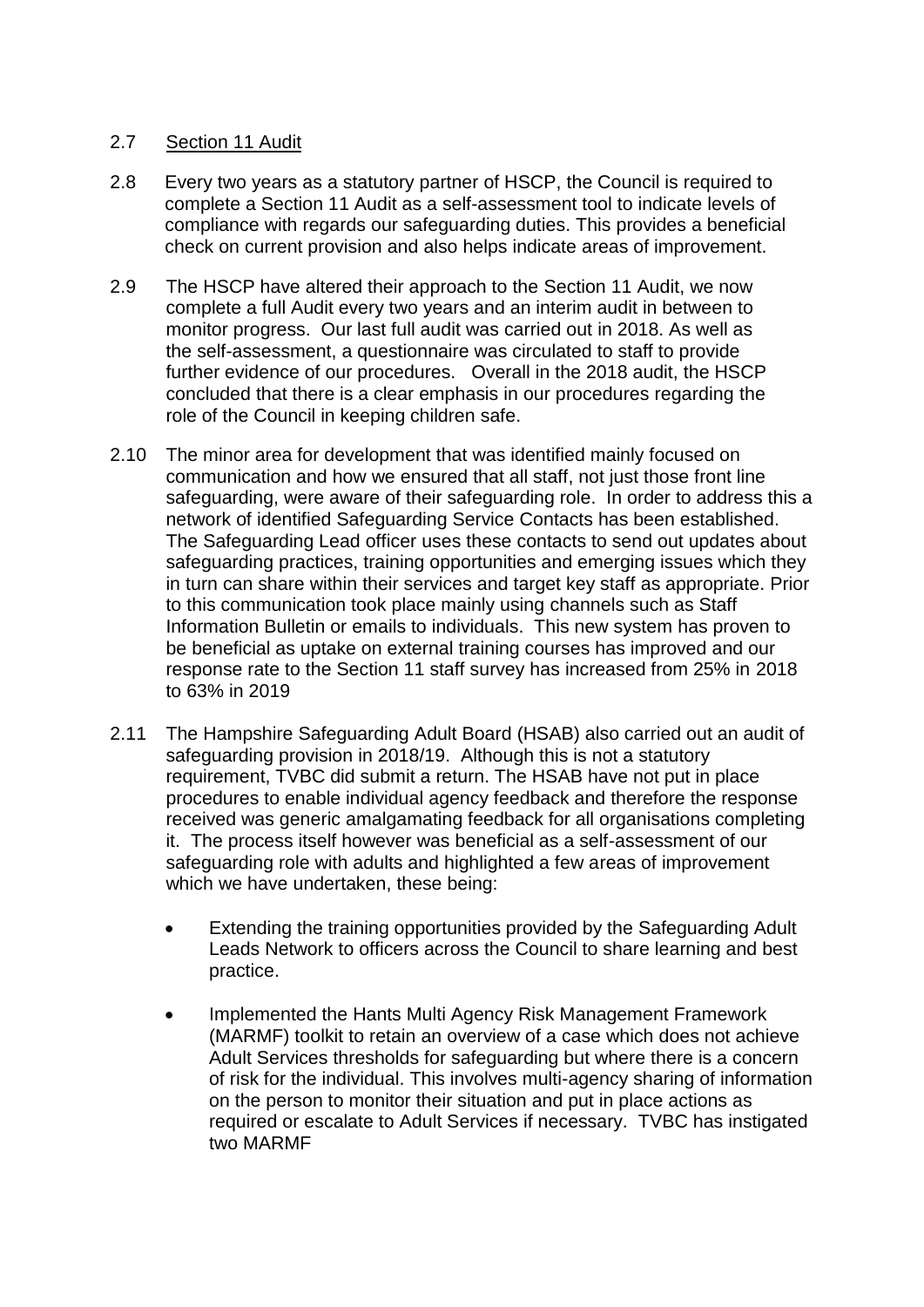- 2.12 The Hampshire Safeguarding Leads group has made a request to the HSAB that to continue to help organisations develop robust procedures, any future audits would provide better opportunities if individual feedback could be provided. We have not had a response to this request as yet.
- 2.13 Emerging safeguarding issues
- 2.14 Under the Working Together 2018 Guidance, in 2019 the Hampshire Safeguarding Children Board became a Partnership and now operate as the Hampshire Safeguarding Children Partnership (HSCP). This has not changed the way we in which we interact with them.
- 2.15 Over the course of the last two years and since the last report to Overview & Scrutiny, there have been a number of emerging safeguarding issues that Test Valley BC have taken on board. These include County Lines, Modern Slavery and Corporate Parenting.
- 2.16 County lines
- 2.17 County Lines is where illegal drugs are transported from one area to another, often across police and local authority boundaries (although not exclusively), usually by children or vulnerable people who are coerced into it by gangs.
- 2.18 County Lines is a priority for Police and TVBC, working together through the Community Safety Partnership. As a result a multi-agency partnership has been established to share information and plan a local strategic response in co-ordination with Operation Fortress, which is the Polices frontline action. This process has seen positive results in disrupting the activity and led to a number of arrests.
- 2.19 TVBC has recently shared a national targeted awareness raising campaign with private landlords and licensed drivers who may unwittingly become involved in this activity.
- 2.20 Information on County Lines and encouraging anyone to share intelligence or concerns they may have using the Police Community Information form or 101 is included in all TVBC safeguarding training.
- 2.21 Modern Slavery
- 2.22 Modern slavery is an umbrella term to cover any form of human trafficking, slavery, servitude, forced labour and exploitation and covers people of all ages.
- 2.23 All local authorities have a duty to notify any suspicions of Modern Slavery under s52 of the Modern Slavery Act 2015. The Hampshire Modern Slavery Partnership has approached all local authorities to produce a local Modern Slavery Statement to understand all potential moderns slavery risks related to its business, and put in place steps to ensure there is no modern slavery or human trafficking its supply chains.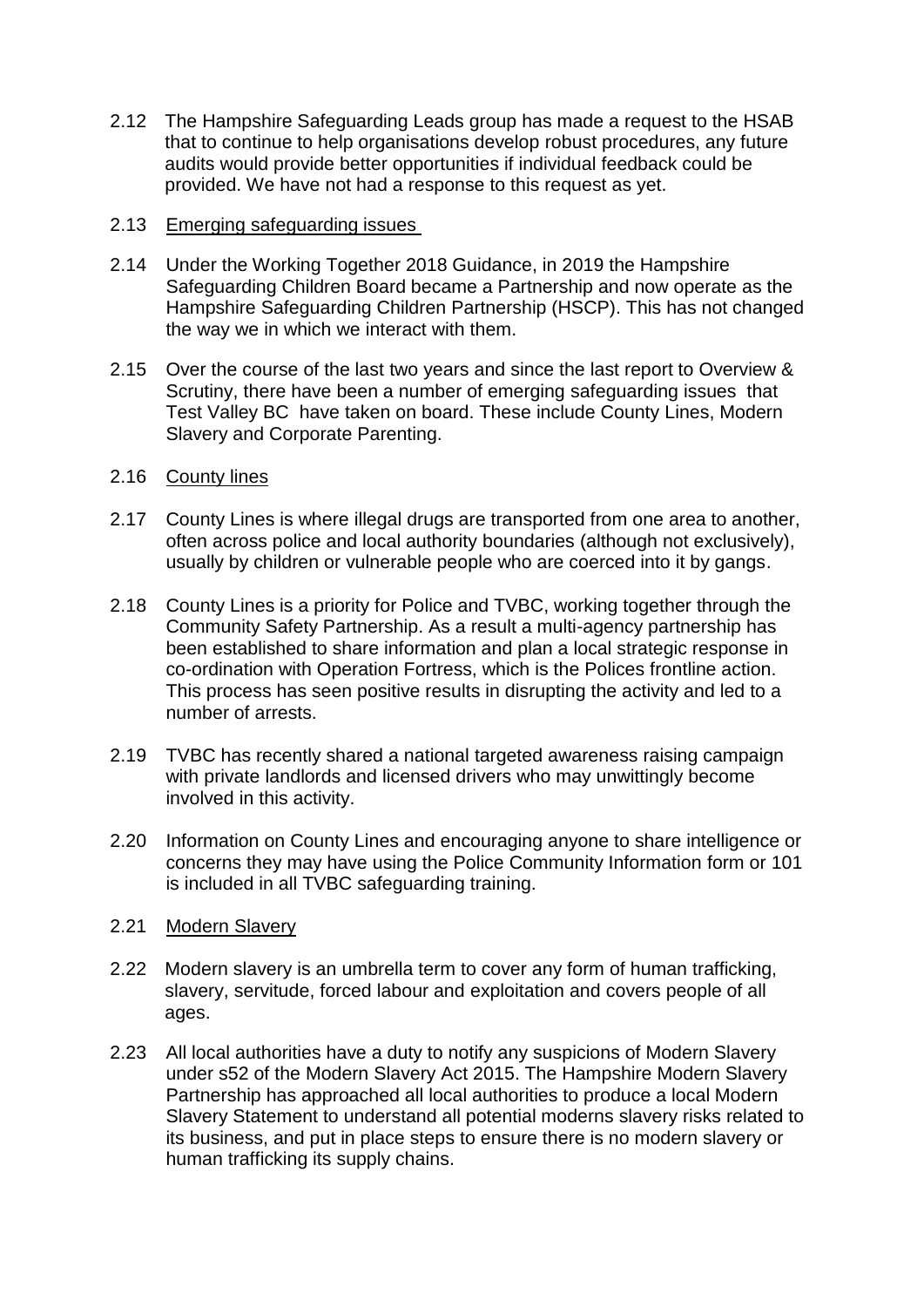- 2.24 Having initially reviewed the processes and polices in place it is felt that TVBC already has appropriate measures in place to address this. A formal statement which sets out these practices is currently in draft form. This statement sets out Test Valley Borough Council's actions to understand potential modern slavery risks related to its business and to put in place steps that are aimed at ensuring that there is no slavery or human trafficking in its own business and its supply chains. It is currently with HR and Procurement for their input as key services in this process, however progress on this has been delayed by the current Covid-19 situation.
- 2.25 Modules covering Modern Slavery and trafficked children are included in the TVBC safeguarding training and e-learning refresher.
- 2.26 The Community Engagement Manager (Community Safety) is the district council representative on the Hampshire Modern Slavery Partnership

#### 2.27 Corporate Parenting

- 2.28 The Children & Social Work Act places a duty on local authorities to act as a corporate parent to the children and young people who are in care or care leavers (those young people who recently left care up to the age of 25). The main responsibilities to act as the corporate parent lies with Hampshire County Council, Test Valley BC has a supporting role to assist where able to deliver the main aims of the Act these being:
	- act in the best interests, and promote the physical and mental health and well-being, of those children and young people;
	- encourage those children and young people to express their views, wishes and feelings;
	- take into account the views, wishes and feelings of those children and young people;
	- help those children and young people gain access to, and make the best use of, services provided by the local authority and its relevant partners;
	- promote high aspirations, and seek to secure the best outcomes, for those children and young people;
	- for those children and young people to be safe, and for stability in their home lives, relationships and education or work;
	- prepare those children and young people for adulthood and independent living.
- 2.29 Work is underway with HCC Childrens Services to ascertain how TVBC can assist with this function and measures put in place so far are detailed below. As of December 2019 there were 114 children in care and 22 care leavers living in the Test Valley.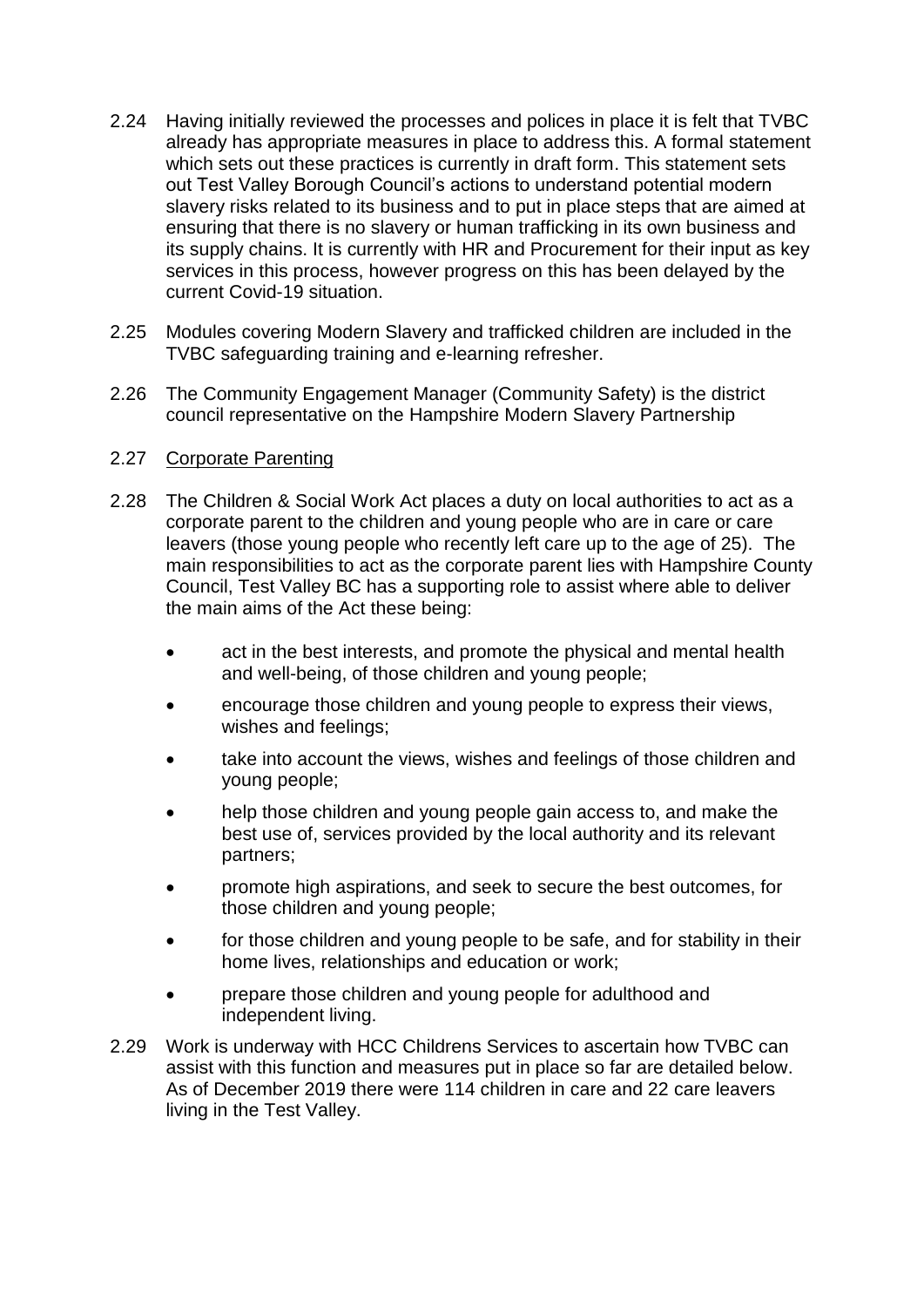- 2.30 Council Tax In February 2020, Council approved a new scheme for care leavers under the age of 25 whereby they will either be exempted from Council Tax or disregarded. To enable this Childrens Services will provide TVBC with details of eligible care leavers
- 2.31 Housing Measures were already in place to fulfil our corporate parenting duty. The Housing team have bespoke tailored advice for young people and a specific leaflet for care leavers regarding housing options. TVBC's approach to children in care and care leavers includes:
	- Exempting care leavers from our qualifying criteria associated with local connection (to reflect the challenges this can pose to young people placed out of area by the Children's Services authority).
	- Awarding "additional priority" for foster carers where their current accommodation is not suitable to accommodate a foster child placement.
	- Consider "additional preference" for care leavers as part of the "Health & Welfare Assessment" (which is done on a case by case basis rather than a blanket provision).
- 2.32 Community Engagement We have established links between Children's Services and the Community Team to enable a case worker to make contact should they require guidance with regards 'community life' that the child or young person could access.

# **3. Corporate Objectives & Priorities**

:

- 3.1 Many areas of Test Valley Borough Councils work brings officers, Members and volunteers face to face with the public and in situations were they may observe or become aware of a safeguarding concern.
- 3.2 Robust safeguarding procedures underpin two of the Councils Corporate priorities as set out in the Corporate Plan, Growing Our Potential 2019-23.
	- Communities Enabling communities to be empowered, connected and build upon their strengths.
	- Live be able to live well and fulfil their potential.

Safeguarding and ensuring staff, Members and volunteers are aware of their duties is an integral part of ensuring we work effectively and responsibly in these communities

#### **4. Consultations /Communications**

TVBC work with key stakeholders and are represented on:

- Hampshire Safeguarding Children Partnership
- Hampshire Safeguarding Adult Board
- Hampshire Safeguarding Lead Officer Group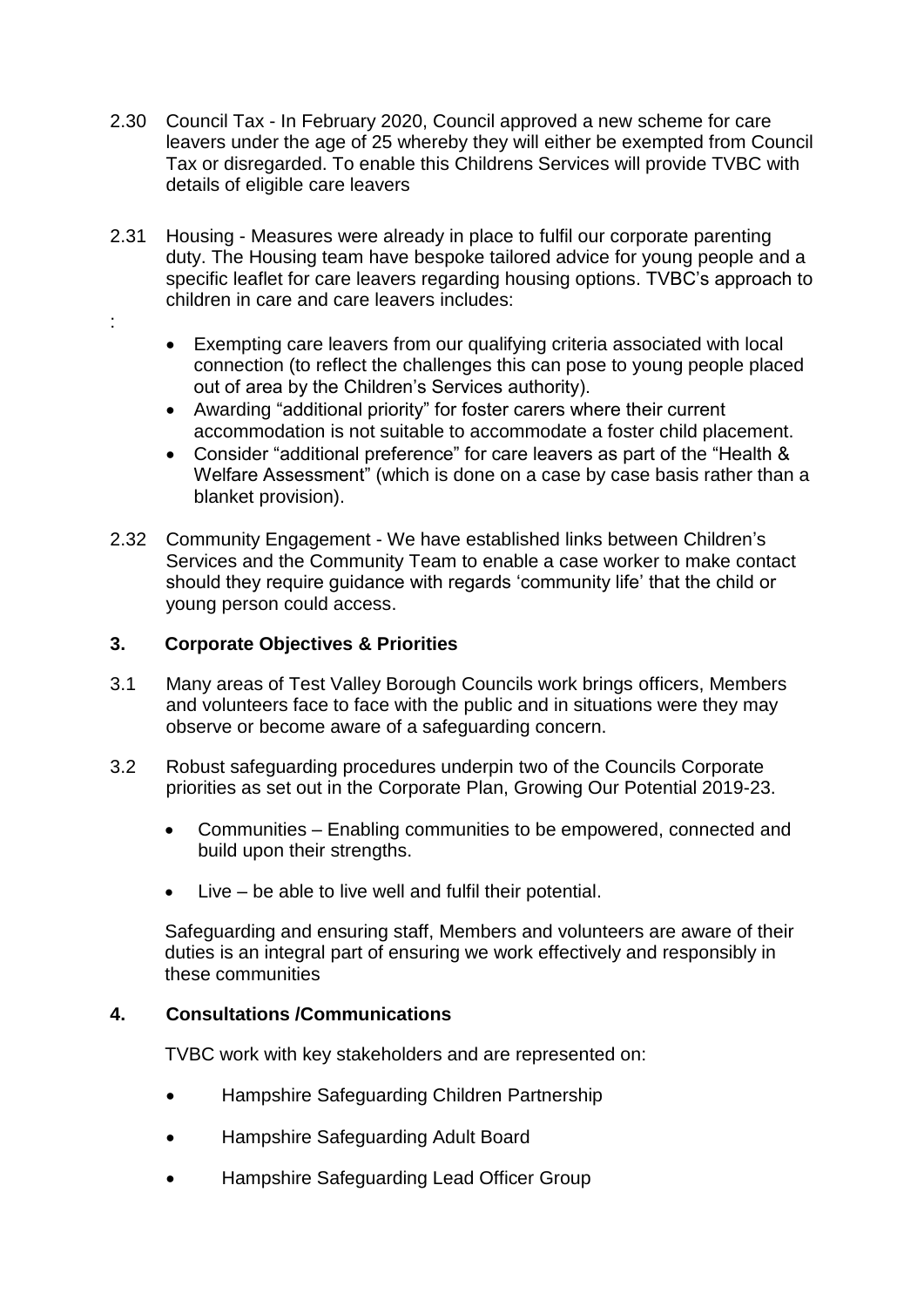- TV Local Families Forum
- Hampshire Modern Slavery Partnership
- HSCP Workforce Development Group

# **5.0 Options**

- 5.1 The following strategic arrangements are now in place. These are also statutory requirements of The Children Act and The Care Act:
	- Organisational commitment to the importance of safeguarding
	- A clear statement of commitment which is available for all staff
	- Service development takes account of the need to safeguard and promote welfare and is informed, where appropriate, by the views of children and families
	- Staff training on safeguarding for all appropriate staff working with children and families.
	- Safe recruitment to ensure robust recruitment and vetting procedures are in place to prevent unsuitable people from working with children
	- Effective interagency working to safeguard and promote the welfare of children
	- Robust serious case reviews and section 11 audits

# **6. Option Appraisal 6.1**

As a statutory partner under The Children Act 2004 and the Care Act 2014 TVBC has a legal duty to comply with the requirements of the Acts

# **7. Resource Implications**

- 7.1 Membership subscription fees for the Hampshire Safeguarding Children Partnership for 2020/21 is £2,494. This contributes towards the Partnership running costs, resources such as Serious Case Reviews and enables TVBC to access to multi-agency training provided via the Partnership Board at no additional cost.
- 7.2 Currently there is no subscription fee for the Hampshire Safeguarding Adult Board.

# **8. Legal implications**

8.1 Our legal obligations are set out in the following documents;